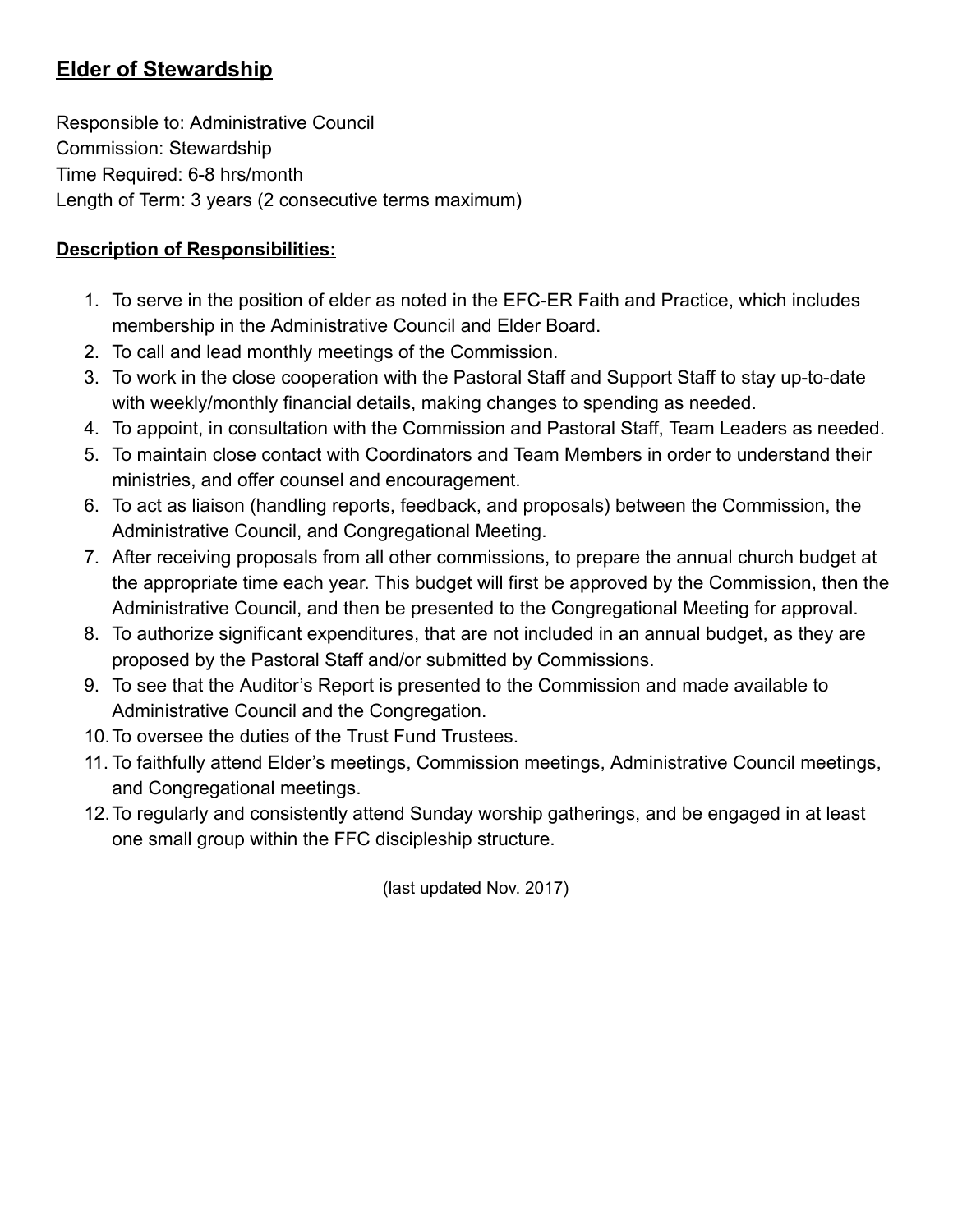## Finance Coordinator

Responsible to: Elder of Stewardship Commission: Stewardship Length of Term: Role is part of Job Description within Pastoral Team (Financial Secretary)

#### Description of Responsibilities:

- 1. To be generally responsible for the day-to-day receiving, expending, and accounting for the funds of the church.
- 2. To assume the title of Treasurer of the church and its corporation.
- 3. To exercise control of expenditures, in consultation with Administrative Pastor, Lead Pastor and Stewardship Elder, under the budget approved by the congregation and according to the control regulations proposed by the Commission and adopted by the Administrative Council.
- 4. To work closely with the Administrative Pastor in the tracking of weekly giving and expenses, keeping the approved annual budget in mind, and suggesting changes to expenditures as needed.
- 5. To communicate weekly giving and expenditure statistics to the Pastoral Staff and the Stewardship Elder.
- 6. To work closely with the Commission and Stewardship Elder during the annual preparation of the church budget, submitting reports, details and suggestions as needed.
- 7. To suggest necessary changes to the system of bookkeeping used at FFC, making proposals to the Commission as needed.
- 8. To see that financial reports are available to the Administrative Council monthly, and to the Congregational Meeting at the appropriate times each year.
- 9. To see that financial books are available to the auditors at the end of the year.
- 10.To faithfully attend both the meetings of the Commission and Administrative Council.
- 11. To regularly and consistently attend Sunday worship gatherings, and be engaged in at least one small group within the FFC discipleship structure.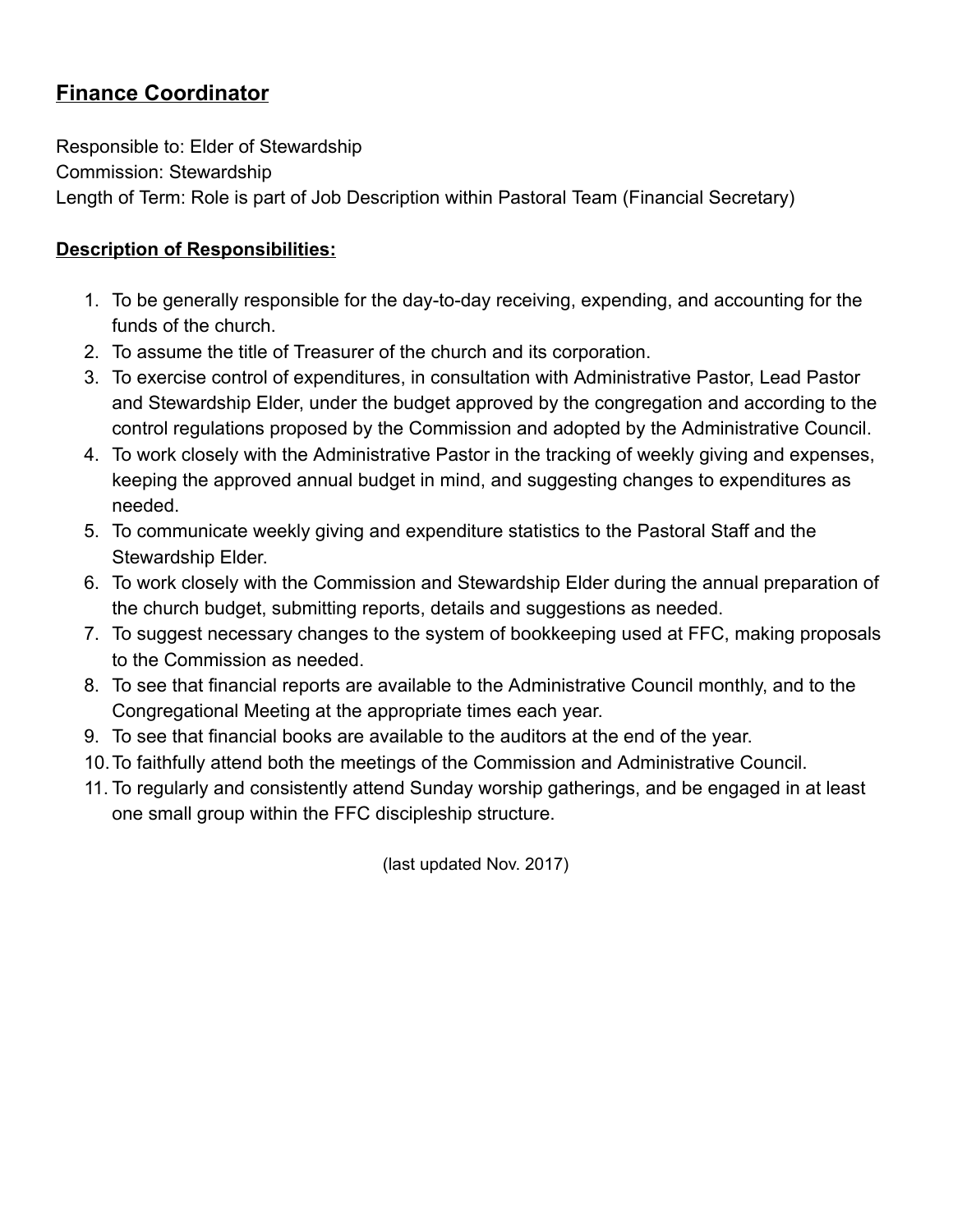## Trustees Coordinator

Responsible to: Elder of Stewardship Commission: Stewardship Time Required: 4-6 hrs/month (depending on ongoing projects) Length of Term: 3 years (2 consecutive terms maximum)

### Description of Responsibilities:

- 1. To be generally responsible for the care of the physical property and equipment of the church and to see that the designation of legal property-holding trustees is updated annually.
- 2. To call and lead monthly meetings of the Trustee Committee.
- 3. To recommend to the Commission needed repairs for building and equipment and to implement their orders.
- 4. To receive requests for improvements and additions to the building or equipment and refer them to the Commission with evaluation and cost estimates of the projects.
- 5. To make an annual inventory of movable equipment, reporting with recommendation to the Commission any losses.
- 6. To maintain close contact with Pastoral Staff and Facility Staff in order to assist Facility Staff with projects as needed, as well as bringing areas of concern to the Pastoral and Facility Staff.
- 7. To serve as the Church statutory agent for the corporation.
- 8. To work with the Commission in preparation for the submission of a proposed budget each year.
- 9. To faithfully attend both the meetings of the Commission and the Administrative Council.
- 10.To regularly and consistently attend Sunday worship gatherings, and be engaged in at least one small group within the FFC discipleship structure.